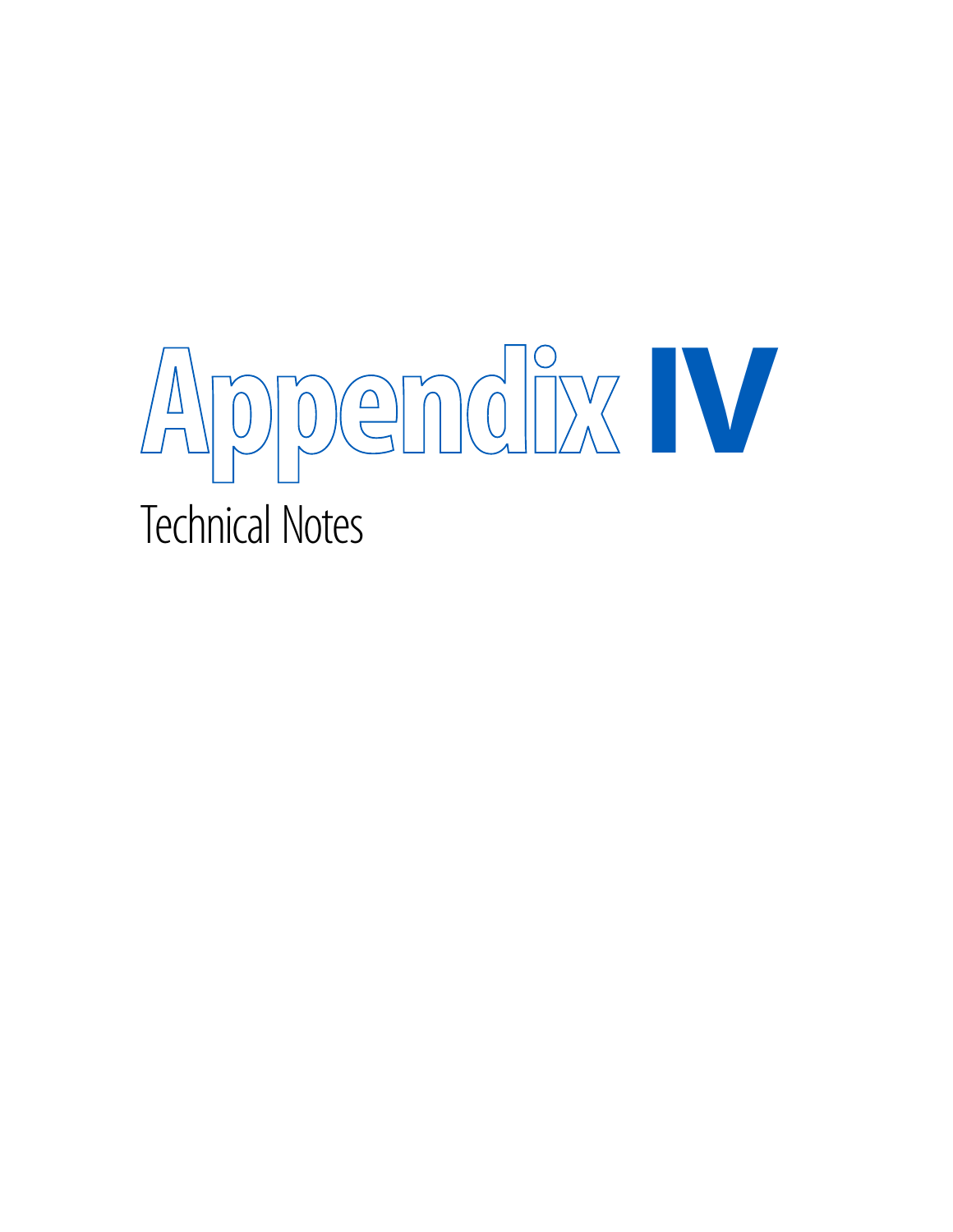# **Technical Notes**

**389**

## **Audit by the Joint Research Centre of the European Commission**

The Joint Research Centre (JRC) of the European Commission has researched extensively on the complexity of composite indicators ranking economies' performances along policy lines. For the fourth consecutive year, the JRC has agreed to perform a thorough robustness and sensitivity analysis of the Global Innovation Index (GII) to look at some structural changes made to the list of indicators by the GII developing team (see Table 1 of Annex 2 to Chapter 1 for more details).

An earlier version of the 2014 GII model was submitted to the JRC in April 2014. The recommendations and flexibilities allowed by the JRC preliminary audit were taken into account in the final version of the GII model and are explained below as appropriate.

A final audit was performed in May on that last model, the results of which are included in Annex 3 to Chapter 1.

#### **Composite indicators**

The GII relies on seven pillars. Each pillar is divided into three sub-pillars, and each sub-pillar is composed of three to five individual indicators. Each sub-pillar score is calculated as the weighted average of its individual indicators. Each pillar score is calculated as the weighted average of its sub-pillar scores.

The notion of weights as importance coefficients was, as in the previous two years, discarded to ensure a greater statistical coherence of the model, following the recommendations of the  $IRC<sup>1</sup>$ 

The GII includes three indices and one ratio:

- 1. The Innovation Input Sub-Index is the simple average of the first five pillar scores.
- 2. The Innovation Output Sub-Index is the simple average of the last two pillar scores.
- 3. The Global Innovation Index is the simple average of the Input and Output Sub-Indices.
- 4. The Innovation Efficiency Ratio is the ratio of the Output Sub-Index over the Input Sub-Index.

Country/economy rankings are provided for indicator, sub-pillar, pillar, and index scores.

The Innovation Efficiency Ratio serves to highlight those economies that have achieved more with less as well as those that lag behind in terms of fulfilling their innovation potential. In theory, assuming that innovation results go hand in hand with innovation enablers, efficiency ratios should evolve around the number one. This measure thus allows us to complement the GII by providing an insight that should be

neutral to the development stages of economies.<sup>2</sup>

#### **Individual indicators**

The model includes 81 indicators, which fall within the following three categories:

- 1. quantitative/objective/hard data (56 indicators),
- 2. composite indicators/index data (20 indicators), and
- 3. survey/qualitative/subjective/ soft data (5 indicators).

## **Hard data**

Hard data series (56 indicators) are drawn from a variety of public and private sources such as United Nations agencies (the United Nations Educational, Scientific and Cultural Organization, the World Intellectual Property Organization), the World Bank, PwC, Thomson Reuters, and IHS Global Insight.

Indicators are often correlated with population, gross domestic product (GDP), or some other sizerelated factor; they require scaling by some relevant size indicator for economy comparisons to be valid. Most indicators are either scaled at the source or do not need to be scaled; for the rest, the scaling factor was chosen to represent a fair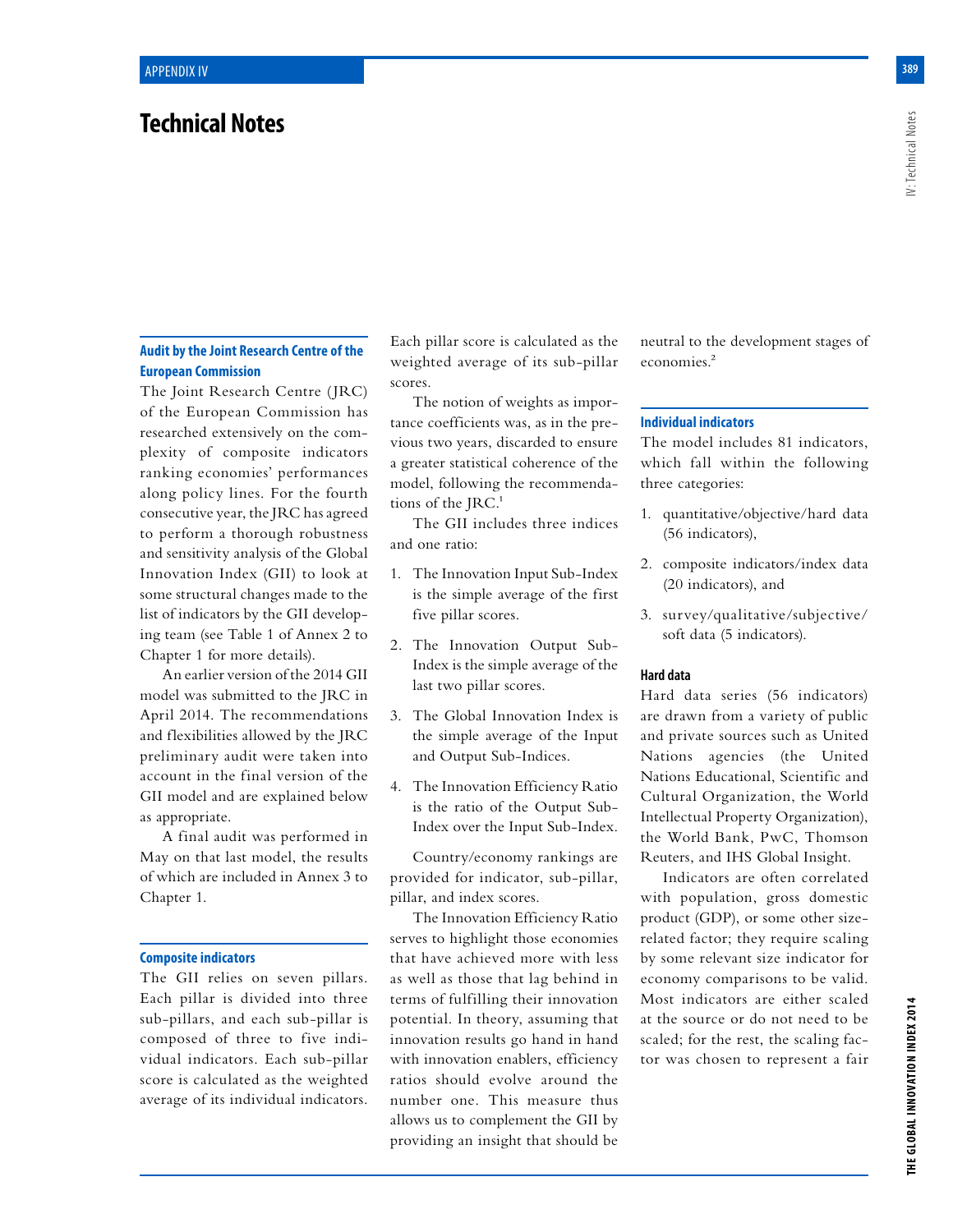IV: Technical Notes

picture of economy differences. This affected 39 indicators, which can be broadly divided into four groups:

- 1. Indicators 2.1.1, 2.3.2, 3.2.3, 4.1.2, 4.1.3, 4.2.2, 4.2.3, 5.1.3, 5.3.4, 6.2.3, and 6.3.4 were scaled by GDP in current US dollars.3
- 2. The count variables 3.3.3, 4.2.4, 5.2.4, 5.2.5, 6.1.1, 6.1.2, 6.1.3, 6.1.4, 6.2.4, 7.1.1, and 7.1.2 were scaled by GDP in purchasing power parity current international dollars (PPP\$ GDP). This choice of denominator was dictated by a willingness to appropriately account for differences in development stages; in addition, scaling these variables by population would improperly bias results to the detriment of economies with large young or large ageing populations.<sup>4</sup>
- 3. Variables 5.1.5, 6.2.2, 7.2.2, 7.2.3, 7.3.1, 7.3.2, 7.3.3, and 7.3.4 were scaled by population (population 20–34 years old for 5.1.5, population 15–64 years old for 6.2.2, and population 15–69 years old for the rest).<sup>5</sup>
- 4. Sectoral indicators 5.3.1, 5.3.3, 6.3.1, 6.3.3, and 7.2.1 were scaled by total trade; indicators 5.3.2, 6.2.5, 6.3.2, and 7.2.4 were scaled by the total unit corresponding to the particular statistic.<sup>6</sup>

## **Indices**

Composite indicators come from a series of specialized agencies and academic institutions such as the World Bank, the International Telecommunication Union (ITU), the UN Public Administration Network (UNPAN), and Yale and Columbia Universities. Statisticians discourage the use of an 'index within an index' on two main grounds: the

distorting effect of the use of different computing methodologies and the risk of duplicating variables. The normalization procedure partially solves for the former (more on this below). To avoid incurring the mistake of including a particular indicator more than once (directly and indirectly through a composite indicator), only indices with a narrow focus (20 in total) were selected.

Any remaining downside is outweighed by the gains in terms of model parsimony, acknowledgement of expert opinion, and focus on multi-dimensional phenomena that can hardly be captured by a single indicator.<sup>7</sup>

## **Survey data**

Survey data are drawn from the World Economic Forum's Executive Opinion Survey (EOS). Survey questions are drafted to capture subjective perceptions on specific topics; five EOS questions were retained to capture phenomena strongly linked to innovative activities for which hard data either do not exist or have low economy coverage.

## **Country/economy coverage and missing data**

This year's GII covers 143 economies, which were selected on the basis of the availability of data. Economies with a minimum indicator coverage of 51 indicators out of 81 (63%) and with scores for at least two sub-pillars per pillar were retained. These criteria were determined jointly with the JRC in 2011. The last record available for each economy was considered, with a cut-off at year 2004. For the sake of transparency and replicability of results, no additional effort was made to fill missing values. Missing values are indicated with 'n/a' and are not considered in the sub-pillar score. However, the

JRC audit assessed the robustness of the GII modelling choices (i.e., no imputation of missing data, fixed predefined weights, and arithmetic averages) by imputing missing data, applying random weights, and using geometric averages. Since 2012, on the basis of this assessment, a confidence interval is provided for each ranking in the GII as well as the Input and Output Sub-Indices (see Annex 2 to Chapter 1). Please refer to Annex 2 of Chapter 1 for more information regarding the use of 'n/a' and zero in indicators 4.2.4, 5.2.4, 5.2.5, and 7.3.4.

#### **Treatment of series with outliers**

Potentially problematic indicators with outliers that could polarize results and unduly bias the rankings were treated according to the rules listed below, following the recommendations of the JRC. This affected 31 out of the 56 hard data indicators.

## **First rule: Selection**

The identification of indicators as problematic used skewness or kurtosis. The problematic indicators had either:

- an absolute value of skewness greater than 2, or
- a kurtosis greater than 3.5.<sup>8</sup>

#### **Second rule: Treatment**

Series with one to five outliers (24 cases) were winsorized: The values distorting the indicator distribution were assigned the next highest value, up to the level where skewness and/ or kurtosis entered within the ranges specified above.<sup>9</sup>

For series with six or more outliers (7 cases), skewness and/or kurtosis entered within the ranges specified above after multiplication by a given factor *f* and transformation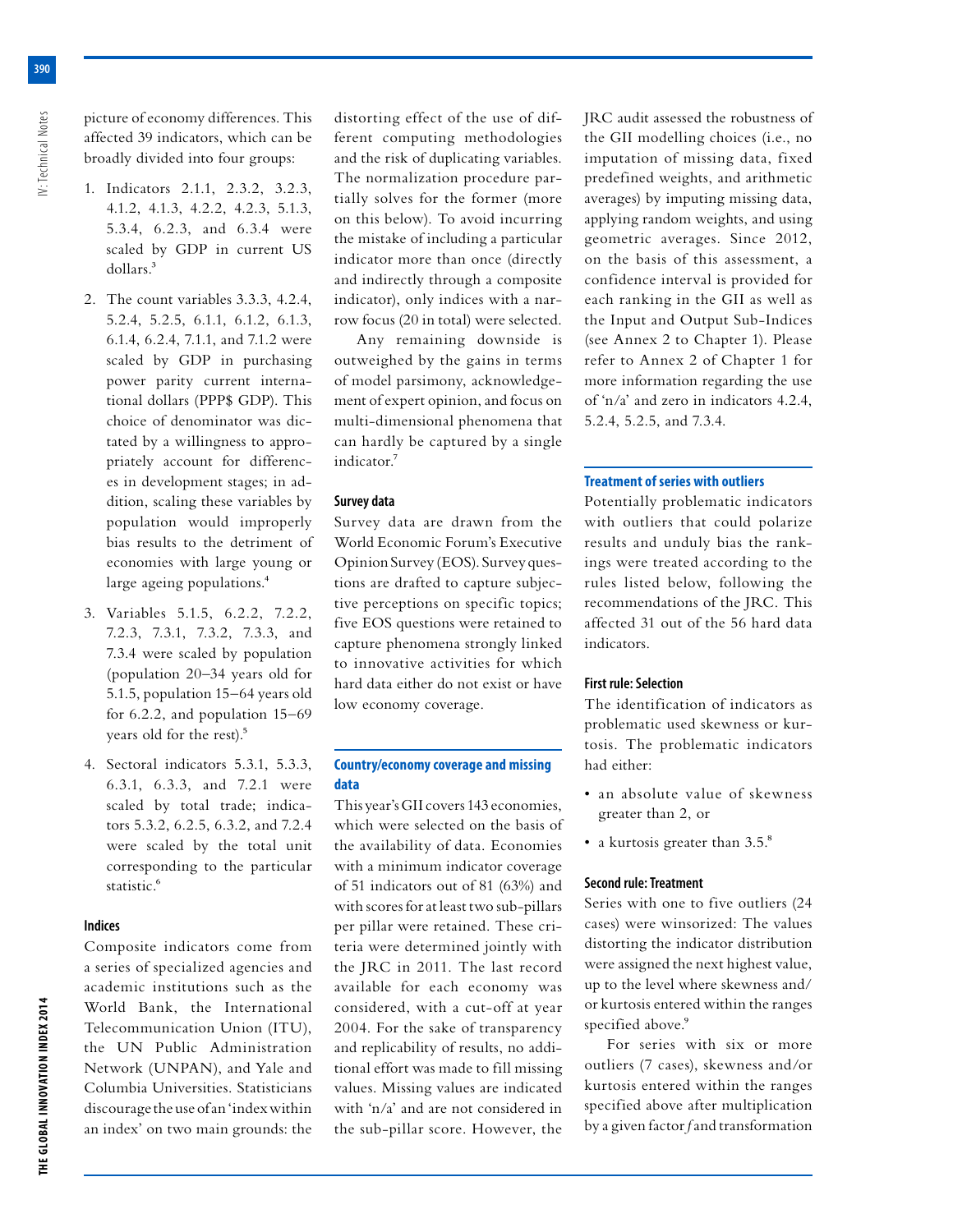by natural logs.10 Since only 'goods' were affected (i.e., indicators for which higher values indicate better outcomes, as opposed to 'bads'), the formula used was:

$$
\ln \left[ \frac{(\max \times f - 1) \text{ (economy value} - \min)}{\max - \min} + 1 \right]^{\text{th}}
$$

where 'min' and 'max' are the minimum and maximum indicator sample values.

#### **Normalization**

The 81 indicators were then normalized into the [0, 100] range, with higher scores representing better outcomes. Normalization was made according to the min-max method, where the min and max values were given by the minimum and maximum indicator sample values respectively, except for index and survey data, for which the original series' range of values was kept as min and max values (for example, [1, 7] for the World Economic Forum Executive Opinion Survey questions; [0, 100] for World Bank's World Governance Indicators; [0, 10] for ITU indices, etc.). The following formula was applied:

**• Goods:**

 $\frac{\text{economy value} - \text{min}}{\text{0}}$  x 100  $max - min$ 

**• Bads:**

 $\frac{max - economy value}{x} \times 100$  $mav = min$ 

#### **Notes**

Paruolo et al. (2013) show that a theoretical inconsistency exists between the real theoretical meaning of weights and the meaning generally attributed to them by the standard practice in constructing composite indicators that use them as importance coefficients in combination with linear aggregation rules. The approach followed in the GII this year is to assign weights of 0.5 or 1.0 to each component in a composite to ensure the highest correlations between them (i.e., indicator/sub-pillar, sub-pillar/ pillar, etc.). Three sub-pillars (6.1 Knowledge creation, 7.2 Creative goods and services, and 7.3 Online creativity) and 36 indicators (1.2.1, 1.2.2, 2.1.4, 2.1.5, 2.2.1, 2.2.3, 3.2.1, 3.2.2, 3.3.3, 4.2.2, 4.2.3, 4.2.4, 4.3.1, 4.3.2, 5.1.3, 5.1.4, 5.1.5, 5.2.1, 5.2.4, 5.2.5, 5.3.1, 6.1.1, 6.1.2, 6.1.4, 6.1.5, 6.2.2, 6.2.3, 6.2.4, 6.2.5, 6.3.1, 6.3.2, 6.3.3, 7.1.2, 7.2.1, 7.2.2, and 7.2.3) are weighted 0.5; the rest have a weight of 1.0.

 Five indicators with Pearson correlation coefficients with their respective sub-pillar scores below 0.5 were kept in the model to ensure a conceptual coherence (as opposed to a statistical coherence) in the belief that some cyclical (as opposed to structural) dimension might be at the source of their behaviour as 'noise' (see also Annex 3 to Chapter 1): 4.3.2 Market access for nonagricultural exports, 5.3.3 Communications, computer and information services imports, 6.2.1 Growth rate of GDP per person engaged, 6.2.2 New business density, and 6.3.4 Foreign direct investment net outflows.

- To account for differences in development, other composite indicators use weighting schemes differentiated by income level.
- These indicators are 2.1.1 Expenditure on education, 2.3.2 Gross expenditure on R&D, 3.2.3 Gross capital formation, 4.1.2 Domestic credit to private sector, 4.1.3 Microfinance institutions' gross loan portfolio, 4.2.2 Market capitalization, 4.2.3 Total value of stocks traded, 5.1.3 GERD performed by business enterprise, 5.3.4 Foreign direct investment net inflows, 6.2.3 Total computer software spending, and 6.3.4 Foreign direct investment net outflows.
- These count variables are mainly indicators that increase disproportionately with economic growth. They include: ISO 14001 environmental (3.3.3) and ISO 9001 quality (6.2.4) certificates issued; venture capital (4.2.4) and joint venture and strategic alliance (5.2.4) deals; Patent Cooperation Treaty (PCT) published patent family applications filed in at least three offices (5.2.5); resident patent applications at the national office (6.1.1) and at the PCT (6.1.2); national office resident utility model applications (6.1.3); publications in scientific and technical journals (6.1.4); national office resident trademark applications (7.1.1); and trademark applications under the Madrid System by country of origin (7.1.2).
- 5 These variables are GMAT test takers (5.1.5); new business density (6.2.2); national feature films produced (7.2.2); global entertainment and media composite output (7.2.3); generic (7.3.1) and country-code (7.3.2) top-level Internet domains; Wikipedia monthly edits (7.3.3); and video uploads on YouTube (7.3.4).
- 6 Royalty and license fees payments (5.3.1), communication, computer, information services imports (5.3.3), royalty and license fees receipts (6.3.1), communication, computer, and information services exports (6.3.3), cultural and creative services exports (7.2.1) and creative goods exports minus re-exports (7.2.5) were scaled by total trade; high-tech goods imports minus re-imports by total imports minus re-imports (5.3.2); hightech and medium-high-tech output (6.2.5), and printing and publishing output (7.2.4) by total manufactures output; and high-tech goods exports minus re-exports (6.3.2) by total exports minus re-exports. Refer to Annex 1 of Chapter 1 and Appendix III for details.
- 7 For example, GII sub-pillar 3.1 Information and communication technologies (ICTs) is composed of four indices: ITU's ICT Access and Use sub-indices and UNPAN's Government Online Service and E-Participation Indices. The first two are components of ITU's ICT Development Index together with an ICT skills sub-index that was not considered, as it duplicates GII pillar 2. Similarly, the Online Service Index is a component of UNPAN's E-Government Development Index together with two indices on Telecommunication Infrastructure and Human Capital that were not considered, as they duplicate GII pillars 3 and 2, respectively. The e-Participation Index was developed separately by UNPAN in 2010.
- 8 Based on Groeneveld and Meeden (1984), which sets the criteria of absolute skewness above 1 and kurtosis above 3.5. The skewness criterion was relaxed to account for the small sample at hand (143 economies).
- 9 This distributional issue affects the following variables: 3.3.3, 4.2.2, 5.3.2, 7.2.1, 7.2.4 (1 outlier) 3.2.1, 5.3.1, 6.1.5, 7.1.1 (2 outliers); 4.2.3, 5.3.4, 6.1.1, 6.2.2, 6.2.4, 7.3.1 (3 outliers); and 1.2.3, 4.1.3, 4.2.4, 5.2.4, 6.1.3, 6.3.3, 7.1.2 (4 outliers). The treatment criterion was relaxed this year to allow series with 5 outliers to be winsorized instead of subjected to natural log transformation. Two indicator series (2.2.3 and 7.2.2) with 5 outliers each required no further transformation once these were winsorized.
- 10 This distributional issue affects variables 5.1.5, 6.1.2, 6.3.4, 7.2.5, 7.3.2 (factor f of 1); 5.2.5, 6.3.1 (factor f of 10).
- 11 The corresponding formula for bads is:

$$
\ln \left[\frac{(\max x f - 1) \times (\max - \text{economy value})}{\max - \min} + 1\right]
$$

 These formulas achieve two things: converting all series into 'goods' and scaling the series to the range [1, max] so that natural logs are positive starting at 0.